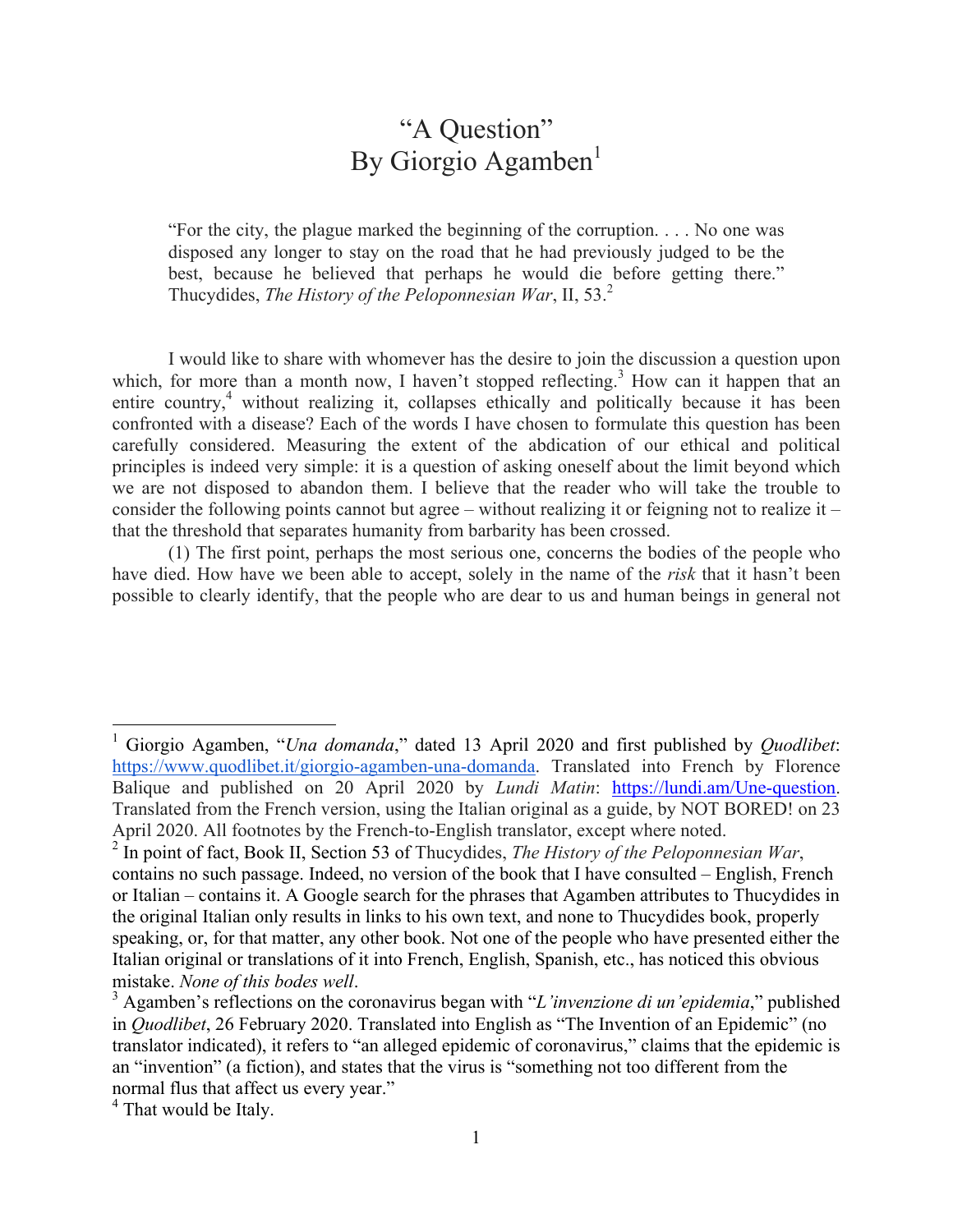only die alone – which is something that has never happened before in history, from Antigone<sup>5</sup> to the present day – but also that their bodies are burned without funerals?

(2) We have then also accepted, without it posing too many problems, solely in the name of the *risk* that it hasn't been possible to clearly identify, to limit – to an extent that has never happened before in the history of this country, not even during two World Wars, when the curfews were limited to certain times of day – our freedom of movement. As a consequence of this, we have accepted, solely in the name of the *risk* that it hasn't been possible to clearly identify, effectively suspending our bonds of friendship and love because our fellow human beings [*notre prochain*] have become a *possible* source of contagion.

(3) This has been able to happen – and here we touch upon the roots of the phenomenon – because we have divided the unity of our vital experience, which is always inseparably corporeal and spiritual, into a purely biologic entity, on the one hand, and an emotional and cultural life, on the other. Ivan Illich<sup>6</sup> has shown, and David Crowley has recently recalled here [in *Quodlibet*],<sup>7</sup> the responsibilities of modern medicine in this scission, which is taken for granted and which is, nevertheless, the greatest abstraction. I known very well that this abstraction has been realized by modern science with the techniques [*dispositifs*] of reanimation, which can maintain a body in the pure state of vegetative life.

But if this condition extends beyond the spatial and temporal frontiers that are proper to it, as one seeks to do today, and becomes a kind of [general] principle of social comportment, we will fall into endless contradictions.

I know that someone will hasten to respond that this is a question of a temporary condition, that, once it is over, everything will return to what it had been. It is truly strange that someone could repeat this in good faith at the very moment that the same authorities that have proclaimed that this is an emergency haven't stopped telling us that, when the emergency has passed, it will be necessary to continue to observe the same directives and that "social distancing" (as one has called it in accordance with a significant euphemism) will be the new principle of society's organization. In any case, that which we have agreed to be subjected to, in good faith or in bad faith, will not be [easily] effaced.

At this precise point, because I have made accusations about the responsibility of each one of us in this affair, I can't fail to mention the even more serious responsibilities of those who have had the duty to look after the dignity of men and women. Above all, the Church, which, by making itself the servant of science,  $\delta$  which has become the religion of our time, has radically renounced its most essential principles. Under a Pope who calls himself Francis, the Church has forgotten that Francis [of Assisi] kissed lepers. It has forgotten that one of the works of mercy is visiting the sick. It has forgotten that the martyrs teach that one must be disposed to sacrifice one's life rather than one's faith and that renouncing one's fellow beings is renouncing one's

 <sup>5</sup> An allusion to the protagonist of Sophocles' famous play, *Antigone*, in which she tries to secure a proper burial for her brother, Polynices, who has been killed by his brother. King Creon had decreed that Polynices' body not be buried and that his death should not be mourned.

 $6$  Ivan Illich (1926-2002), a Croatian-Austrian philosopher, critic and Roman Catholic priest. <sup>7</sup> *Footnote by Lundi Matin*: online here: https://www.quodlibet.it/david-cayley-questions-aboutthe-current-pandemic-from-the-point [*Translator*: note: this text is in English.]

<sup>&</sup>lt;sup>8</sup> Maybe the Catholic Church in places like Italy, but not at Protestant churches in places like America, where the denial of scientific findings, especially those concerning climate change, has become routine and all-too-commonplace.